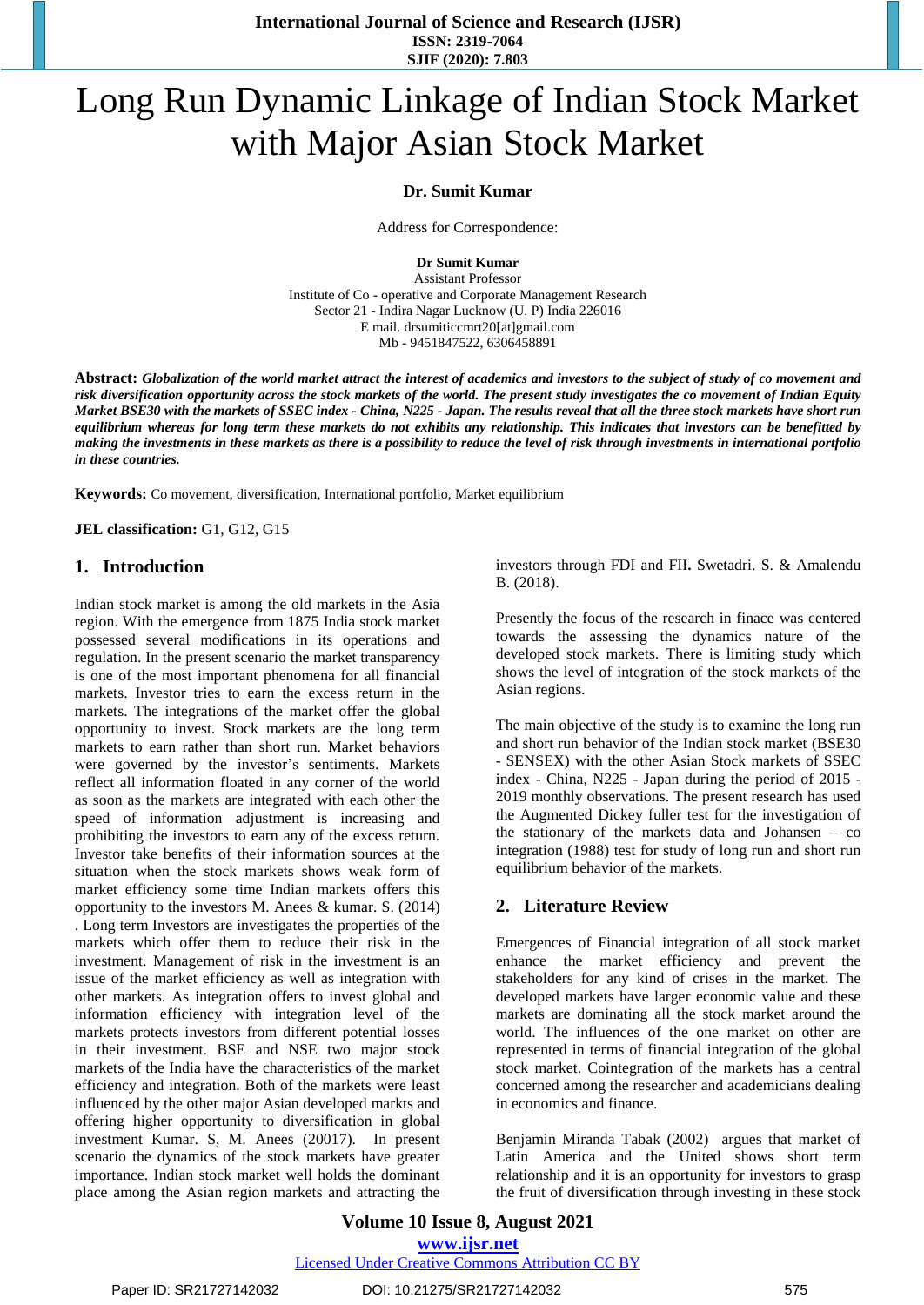### **International Journal of Science and Research (IJSR) ISSN: 2319-7064 SJIF (2020): 7.803**

markets. Searat Ali et [al. \(2011\) P](#page-2-0)akistan's Equity Market shows diversification opportunity to investors with the markets of India, China, Indonesia, Singapore, Taiwan, Malaysia, Japan, USA and UK. Alternatively Pakistan equity market do not shows opportunity of the diversification with the market of India, China, Japan and Indonesia. . Komlavi Elubueni [Assiduous](#page-3-2) (2010) disclosed that investors of OECD, markets cannot control the unwanted risk arises in their portfolio due to US market. Taimur [A. Khan](#page-3-4) (2011) conducts a study on long run convergence behavior of United States with 22 others developed countries and they argue that markets of China, Malaysia and Austria were showing highest diversification opportunities. Hande [Erdinc, Joniada](#page-3-5) Milla [\(2009\)](#page-3-5) investigate the relationship of joint membership on integrating behavior of the stocks markets among European member countries France, Germany, United Kingdom during 1991 - 2006. Their result of the study indicates that stock markets of these countries are co integrated with each other and relationship was continuing for long time period.

Omar [Masooda](#page-3-6) (2010) the markets of Baltic bench, Riga and Tallinn shows bidirectional relationship and this reveals that opportunity for the investment is better in these countries. As these markets shows the confidence and trust of their investors. [E. M. Ekanayake](#page-3-7) (1999) investigates the casual relationship in export and economic growth in India Indonesia, Korea, Pakistan, Philippines, Srilanka, Thailand and Malaysia. His work supports the conventional economic theory of export contributes positively on the economic growth of the country. He found bidirectional relationship between growth and export. Tantatape B. & [Komain. J. \(2007\)](#page-3-8)  examined the relationship among the selected macroeconomic variables, industrial production index, money supply, exchange rate, oil prices, and stock index in Thailand. The result of their study indicates that all the economic variables were integrated with each other and have long run relationship. Money supply has only positive impact on index whereas all other variable were negatively influences the index. For the post financial crisis periods there is lack of integration for long run and only money supply was positively influencing the index.

Kamal Amin El - Wassal [\(2005\)](#page-3-9) argues that relationship between stock market growth and economic activity, privatization, stock return in emerging economies India, Korea, Malaysia, Philippines, Zimbabwe is bidirectional that means both side of the economic development indicators indicates the financial growth of the countr[y.](#page-3-10)  [Loesse. J. &Yaya. K](#page-3-10) (2010) study the longitudinal relationship between the saving and investment among the countries of UEMOA membership. They argues that for long time period it is domestic saving who contributes in development of investment for the half of the group member country and for other half they founds that these variables were not related. [Mohammed](#page-3-11) Issa. S. et al. [\(2014\)](#page-3-11) examines the relationship between energy consumption and real economic growth in 17 Arab countries during 1980 - 2011. Results of their study shows that there is no causality between economic growth and energy consumption in the country indicate that no one variables are related with each other as well as not influencing each others. [Srikanth, P. \(2012\)](#page-3-12) During 2000 - 2010 stock market indices of India (SENSEX), is integrated with the markets of Hong Kong (HSI), Indonesia (JKSE), Malaysia (KLSE), South Korea (KOSPI), Japan (Nikkei 225) and China (SSEC). [Samadder, &Amalendu](#page-3-13) Bhunia (2018) Argues that Indian stock market were integrated with other developed market of Australia, Canada, France, Germany, UK, USA. These markets show that there is opportunity for diversification in their investment for the short term whereas for the long terms this opportunity is not fruitful. Ranjan [Dasgupta](#page-3-14) [\(2014\)](#page-3-14) investigates the long and short run relationship between BRIC countries and developed stock market. Indian and Brazil stock market shows bidirectional relationship. Chinese market granger causes the Brazils markets which affects the Russian market. This relationship attracts investors to invest in the BRIC countries markets.

Vanitha & Shruti [\(2011\)](#page-3-15) Investigates the integration of Indian stock market with the stock market of Japan, UK, US and China over the period 1st January 1998 to 31st October 2008. Their results reveal that Indian stock market is not integrated with these markets except US. It is an opportunity to the investors to speculate in these markets. Samveg [A. Patel. Vilakshan, \(2013\)](#page-3-16) During 2000 - 2012 Indian stock market do not show long run equilibrium relation with the markets of US UK Germany, Australia, France, Canada, Japan. Further these markets also do not showing the causality relationship. These results indicated that these markets were highly speculative for the investment. [Patel, Samveg](#page-3-16) (2013) investigates the interdependence of Indian Stock Market with other Asian equity markets like Pakistan, Sri Lanka, Malaysia, Korea, Japan, Singapore, Taiwan and China during 1997 - 2012. All Asian stock indices are long run equilibrium relationship. [Anjana](#page-3-17) Raju, G. Velip, S. P. [\(2019\)](#page-3-17) Concluded that needs of the integration of the global markets were originated from the great financial crises of 1999 and 2008. In the previous researcher has focused their study for the developed and emerging markets, whereas the frontier and standalone market were untouched.

Above discussion on the long run behavior of the markets has shows that this behavior of the markets will be influenced as well as changes with respect to the time. Therefore our effort is to capture the long run behavior as well as the diversification opportunity of the Indian stock market with other two most strong markets of Japan and China.

# **3. Research Methodology**

For the present study the daily stock prices of BSE 30, N225, SSEC, during the period of 2015 to 2019 has been taken from the website of yahoo finance, which provides all the data related to the major stock market in all region of the world. The integration of stock markets were tested with the help of co integration rank test based on maximum Eigen value, co integration test of trace statistics. In order to test the stationary of the price series

## **Volume 10 Issue 8, August 2021 www.ijsr.net**

#### Licensed Under Creative Commons Attribution CC BY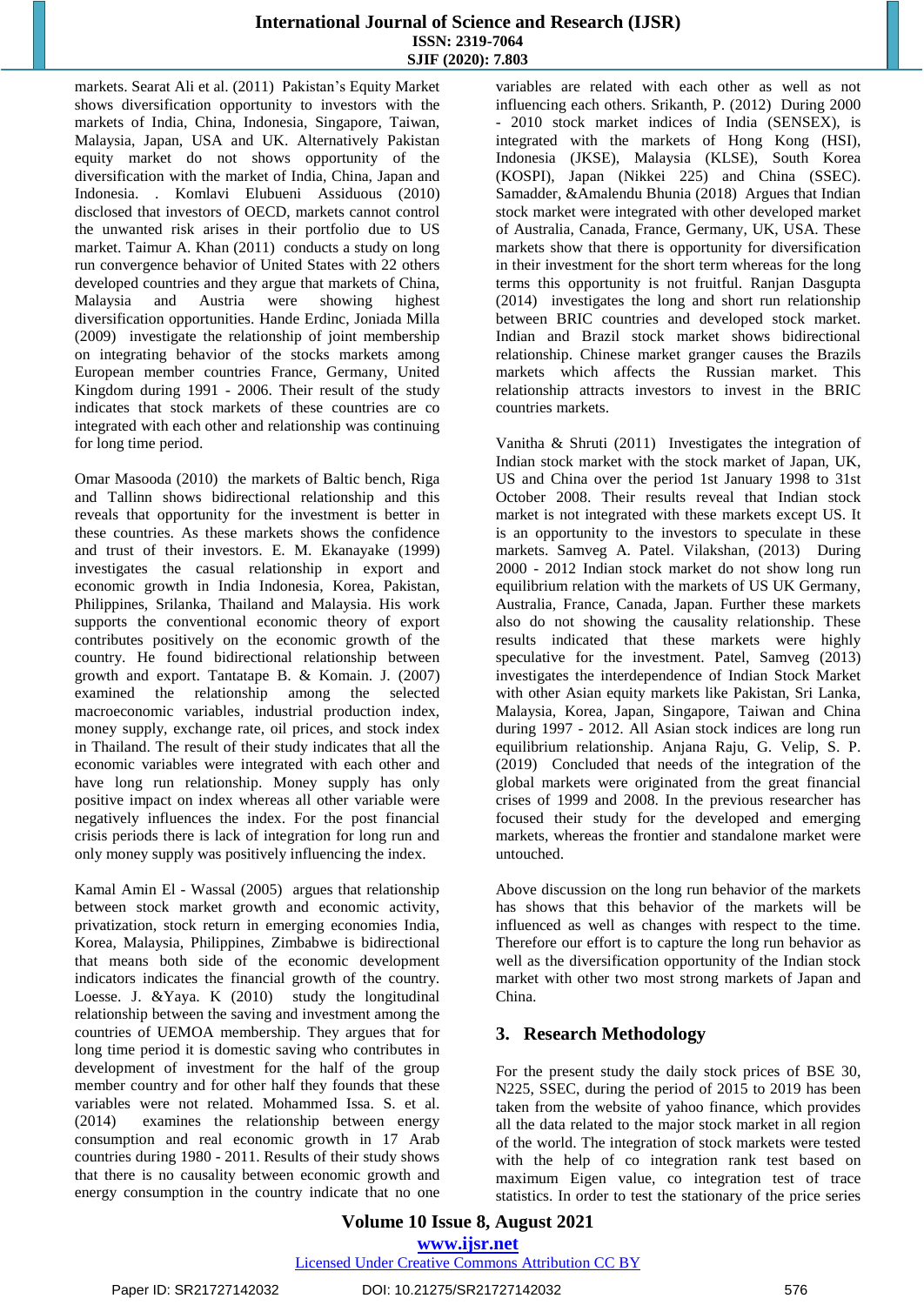Dickey and Fuller [\(1979\)](#page-3-18) and Phillips and Perron (1988) test has been applied coined another method for testing the presence of unit root termed as nonparametric method of controlling for serial correlation when testing for a unit root.

$$
\Delta Yt = (\Phi - 1) + Yt - 1 + Ut - \cdots - (-1)
$$

The null and alternate hypothesis is written as

H0:  $(\Phi - 1) = 0$ , H1:  $(\Phi - 1) < 0$  [\(Damodar](#page-3-19) and Gujrati)

[Johansen, S. \(1988\)](#page-3-20) argues that if two time series in co integrated then we will estimates linear relationships. On the other hand if they are not co integrated then we cannot estimate linear relationship among them anyhow. For analyzing the relationship all of the series must have stationary at equal orders.

BSE =  $\alpha$  +  $\beta$ 1 N225 +  $\beta$ 2 SSEC + u - - - - - - (ii)

N225 = α + β3 BSE + β4 SSEC + v - - - - - -(iii)

SSEC =  $\alpha$  +  $\beta$ 5 BSE +  $\beta$ 6 N225 + w - - - - - (iv)

Where  $\alpha$  is a Constant,  $\beta s$  are the coefficients of the markets, u, v, w are error term.

#### **4. Analysis and Discussion**

#### **Unit Root at Level:**

To test the presence of unit root in the series Augmented Dickey - Fuller and Phillips - perron test has been applied on the Logarithm form of all the series. The outputs are as;

**Table No.1**

| Table No.1                               |           |           |                                     |           |  |
|------------------------------------------|-----------|-----------|-------------------------------------|-----------|--|
| Augmented Dickey - Fuller test statistic |           |           | Phillips - Perron test<br>statistic |           |  |
| Index                                    | t - value | p - value | $t -$<br>value                      | p - value |  |
| <b>BSE</b>                               | $-0.454$  | 0.985     | $-0.484$                            | 0.984     |  |
| N <sub>225</sub>                         | $-2.46$   | 0.345     | $-2.442$                            | 0.357     |  |
| <b>SSEC</b>                              | $-0.732$  | 0.969     | $-0.732$                            | 0.969     |  |

From the table it is clear that p values resulted from applying both the test for all the series is more than the acceptable value at 5%level of significance, which indicate that we are fails to accept the null hypothesis of presence of unit roots at level. Therefore it can said to be that all the index series are non stationary at level which indicates that the prices of the stock are fallowing random walk behavior. Further this series has been tested at its first level of differences the results are shows in table.

| <b>Table N0.2:</b> Unit root test at first order differences |  |  |
|--------------------------------------------------------------|--|--|
|--------------------------------------------------------------|--|--|

| Augmented Dickey - Fuller test<br>statistic |           |           | Phillips - Perron test<br>statistic |           |  |
|---------------------------------------------|-----------|-----------|-------------------------------------|-----------|--|
| Index                                       | t - value | p - value | t - value                           | p - value |  |
| <b>BSE</b>                                  | $-33.115$ | 0.000     | $-33.068$                           | 0.000     |  |
| N <sub>225</sub>                            | $-36.677$ | 0.000     | $-36.660$                           | 0.000     |  |
| <b>SSEC</b>                                 | $-34.639$ | 0.000     | $-34.641$                           | 0.000     |  |

The above table reveals that, the p value resulted from both test are smaller than 0.05 and therefore the null hypothesis is rejected for all indexes, that means all index become stationary at its first level of differences. Therefore it seems that short run equilibrium exists among all the stock markets.

**Co - Integration test:** investigating the co integrating vectors at least 2 orders

| Table No.3                             |                |                            |                           |              |  |
|----------------------------------------|----------------|----------------------------|---------------------------|--------------|--|
| Hypothesized<br>Number of C. E.<br>(S) | Eigen<br>Value | Trace<br><b>Statistics</b> | Critical<br>value<br>0.05 | Р -<br>Value |  |
| None                                   | 0.009          | 14.110                     | 29.797                    | 0.834        |  |
| At most 1                              | 0.003          | 3.490                      | 15.494                    | 0.940        |  |
| At most 2                              | 1.770          | 2.150                      | 3.841                     | 0.999        |  |

**Unrestricted Co integration Rank Test (Maximum Eigen value)**

| <b>Table No.4</b> |         |            |          |       |  |
|-------------------|---------|------------|----------|-------|--|
| Hypothesized      | Maximum | Trace      | Critical | Ρ.    |  |
| Number of C.      | Eigen   | statistics | value    | Value |  |
| E(S)              | Value   |            | 0.05     |       |  |
| None              | 0.009   | 10.61      | 21.13    | 0.685 |  |
| At most 1         | 0.003   | 3.49       | 14.26    | 0.908 |  |
| At most 2         | 1 77    | 2.15       | 3.84     | 0.999 |  |

Co integration rank test (trace) shows that, there is no co integrating equations founds to be significant at any level. The Maximum Eigen value test confirms the results of rank test, as it also shows that there are no co integration vector exists at any level. Therefore, it is concluded that, all markets do not have long run equilibrium. Results show that it is not possible to predict any of the stock markets with the help of other stock market. This indicates that, it is not possible to assume any kind of linear relationship among these Markets.

# **5. Conclusion**

Financial integration of global stock markets enhances the market efficiency of the stock markets. Market prohibits the bad practices in stock market and reduces the chances of hazards to the investors in their investments. The price indexes of all these Asian markets are fallowing the random behavior which indicates there are no opportunities for the investor to get the undue advantage just only analysis the past data. Co integration analysis insist that these stock market are integrated at short run that mean in short run investors have an opportunity to manage the risk in their investments through investing in these markets, but for the long run there were no linkage has been observed therefore the investor for long run prospective do not grapes the diversification opportunity in their investment.

## <span id="page-2-0"></span>**References**

[1] Ali, S., Butt, B. Z., & Ur Rehman, K. (2011).comovement between emerging and developed stock markets: an investigation through cointegration

**Volume 10 Issue 8, August 2021 www.ijsr.net**

Licensed Under Creative Commons Attribution CC BY